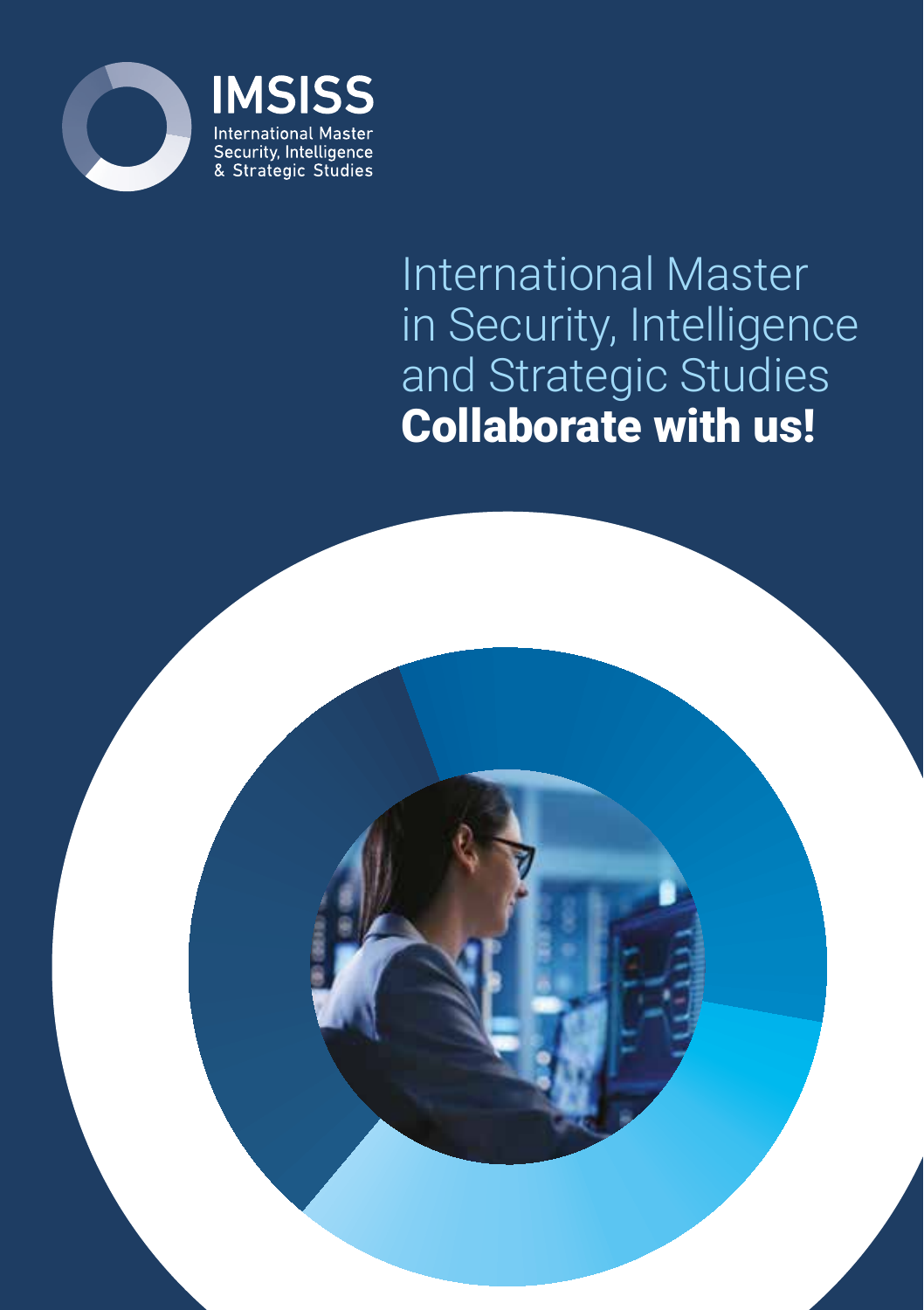## **International Master in Security, Intelligence and Strategic Studies**

The International Master in Security, Intelligence and Strategic Studies (IMSISS) is a 24-month Erasmus Mundus Joint Master Degree (EMJMD) developed by a consortium of three European universities – Charles University in Prague (Czech Republic), Dublin City University (Ireland), and University of Glasgow (UK).

- Mobility 1: Glasgow
- Mobility 2: Dublin
- Mobility 3: Prague
- Mobility 4: Return to one of the 3 or visit a 4th location (e.g. placement partner).

Erasmus Mundus is part of the Erasmus+ programme and specifically focuses on postgraduate education and mobility. Erasmus+ is the European Commission's prestigious education programme (coordinated by the EU's Education, Audiovisual and Culture Executive Agency - EACEA), which aims to enhance quality in higher education through scholarships and academic cooperation within the EU and between the EU and the rest of the world.

There is a strong focus on mobility – students study in multiple countries over the course of the programme, and staff have the opportunity to teach in different countries. IMSISS is the only Security Studies programme in the world with Erasmus Mundus funding. The programme attracts a large number of high-quality student applications from a wide range of nationalities and backgrounds.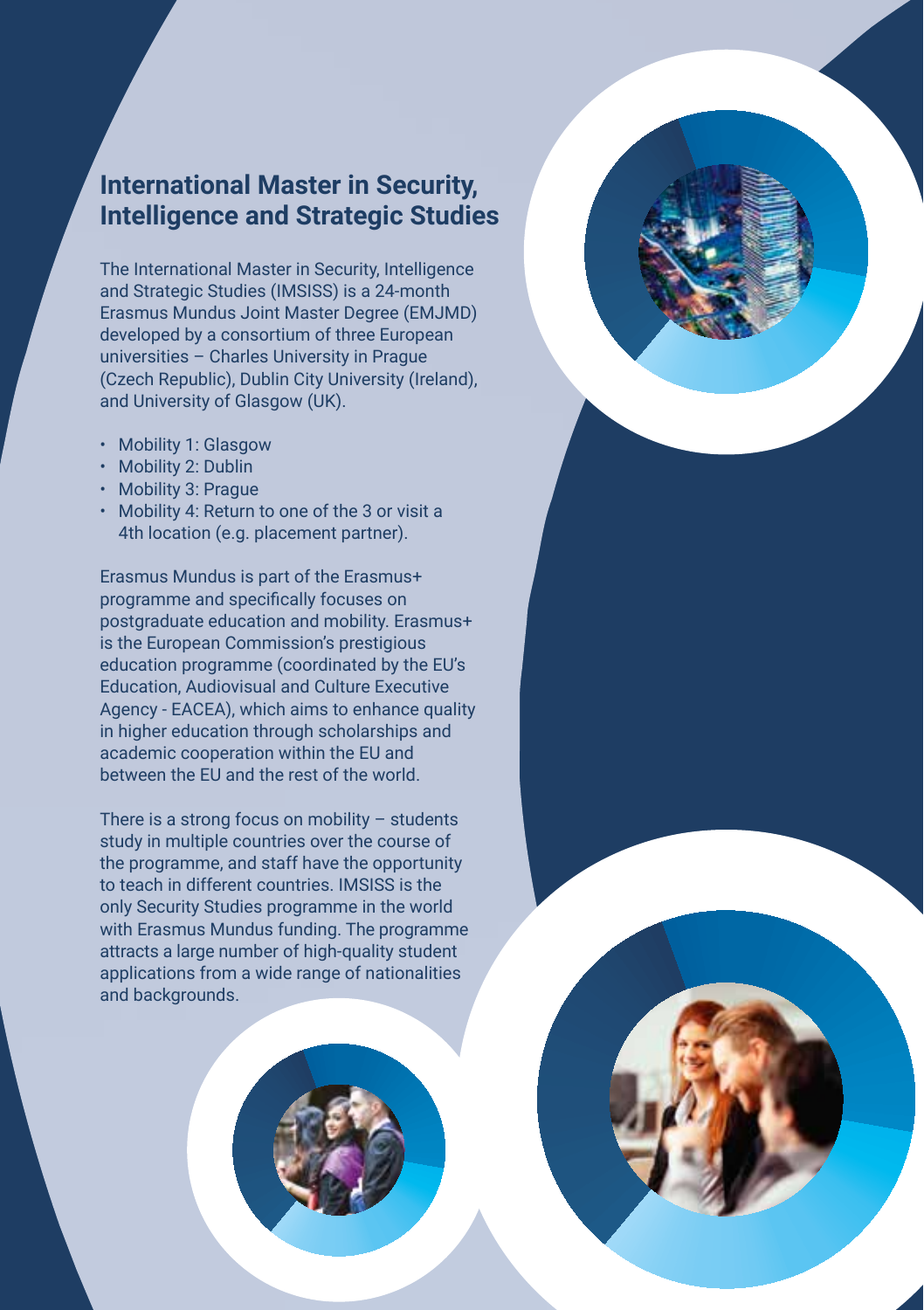#### **Work Based Learning Placement:**

The programme provides students with the opportunity to undertake a work-based learning placement linked to their studies. IMSISS has cohorts of students who require work-based experience – essential for skills development and to prepare them for long-term employment. At the same time, partner organisations often have need for knowledge and information which has immediate relevance to the world, but do not necessarily have the resources or capabilities to undertake that work.

Placements are based around specific projects.Partner organisations would identify a project where they require support. This is promoted to the students who undertake a competitive process to be matched. This includes submitting a CV, a statement of interest and a Skype interview. There are two types of project placement:

#### Collaborative Research Placement:

This takes place over a 16-18 month period where the student undertakes research for a project idea proposed by the partner. Once a student is matched, they work with their university supervisor and liaise with the partner to develop the research design. The partner can decide on their level of

#### Skills Based Placement:

Organisations often require employees with specific skills sets to support their day-to-day work or specialist projects. IMSISS students with a solid level of background knowledge and relevant skills can support such organisations, while at the same time benefitting from learning on the job and adapting their existing skills to relevant real life scenarios.

Organisations provide a general job description as well as highlighting some key skills and knowledge required, to which students then apply competitively. Successfully matched students will undertake a 6-8 week in-house placement working with the partner undertaking a range of relevant tasks. It is expected that the work undertaken with the partner would in some way inform the student's independent dissertation research. Partners would not be involved with the dissertation process unless they saw merit to continue working with the student.

This placement would normally be undertaken prior to the submission of the dissertation in the summer of the first year.

#### **Benefits for a partner organisation:**

• The opportunity to work with world class institutions blacement students for a 6-8 week pending on the number of projects) ale piece of research ial implications

### **Placement providers will:**

the programme convenor and t officer to ensure the placement cessary academic requirements mentor to support the student d during the placement period.